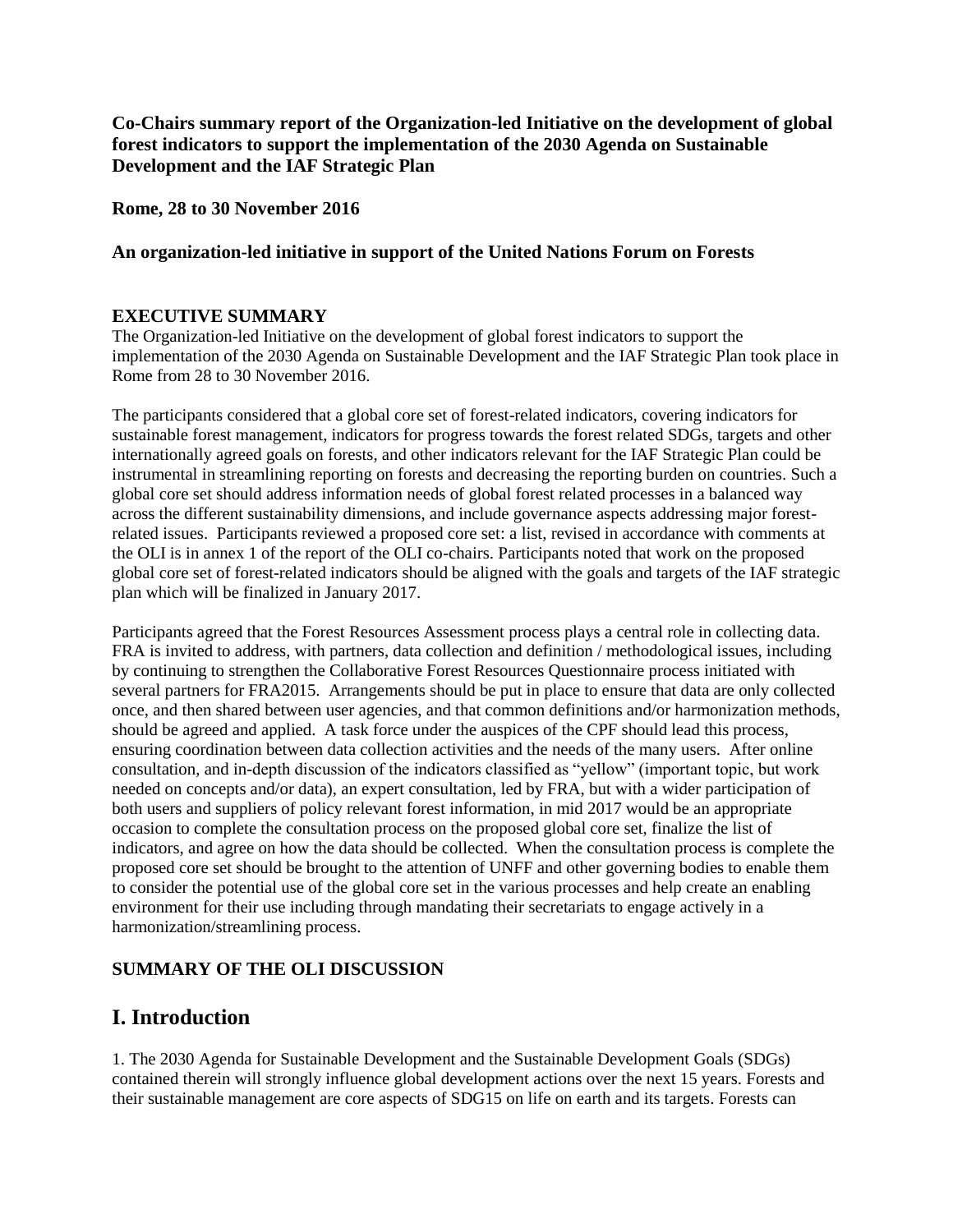contribute to achieving all of the SDGs and their associated targets. A robust follow-up and review mechanism for the implementation of the 2030 Agenda requires a solid framework of indicators and statistical data to monitor and assess progress, inform policy and ensure accountability. In March 2016, the UN Statistical Commission agreed on a global SDG indicator framework as a practical starting point. The indicator for the SDG target 15.2 on sustainable forest management was initially classified as Tier 3, indicating the need to further elaborate on it. Over the past year, an informal inter-agency group involving relevant CPF members and C&I processes has been working to provide possible contribution in this regard. In May 2016, an international workshop on strengthening collaboration on Criteria and Indicators (C&I) further confirmed the need for strengthening forest-related indicators globally.

2. ECOSOC Resolution 2015/33 "International arrangement on forests beyond 2015" called for the development of a strategic plan for the international arrangement on forests (IAF) for the period 2017– 2030 which should, among other things, incorporate the global objectives on forests (GOFs) and the forest-related aspects of the 2030 Agenda for Sustainable Development. The strategic plan will be considered by the Special Session of the United Nations Forum on Forests (UNFF) scheduled for January 2017. Furthermore, the resolution requested the secretariat of the Forum, in consultation with relevant bodies and partners, including the CPF and its members, to propose for consideration by the Forum at its next session a cycle and a format for national reporting and the enhancement of voluntary monitoring, assessment and reporting on the progress made on the implementation of the UN Forest Instrument and its GOFs, as well as the forest related SDGs and targets under the IAF, taking into account and utilizing existing data collection mechanisms.

3. FAO's Committee on Forestry (COFO), in its 23rd Session in July 2016, invited countries to strengthen forest data collection, inter alia, to support monitoring progress towards SDG targets; and design national level forest related SDG indicators, using or further developing existing C&I before defining new ones. It further requested FAO to align its strategy for the Global Forest Resources Assessment (FRA) as necessary towards the needs of SDG monitoring as well as to the reporting needs of other global forest processes. COFO also requested FAO continue working with the secretariats of CBD, UNCCD, UNFCCC, UNFF, ITTO, other members of the CPF, as well as other relevant international processes to improve and streamline global reporting on forests, with the aim of identifying synergies and reducing the reporting burden on countries.

4. In view of the above, the CPF organized an Organization-led Initiative (OLI) on the development of global forest indicators to support the implementation of the 2030 Agenda for Sustainable Development and the IAF Strategic Plan. The purpose of the Organization-Led Initiative (OLI) was to enable an open, informal, transparent and informed discussion on a common and concise global core set of forest indicators supporting the implementation of the 2030 Agenda for Sustainable Development and the emerging IAF Strategic Plan.

The main objectives of the OLI were:

- to propose a common and concise set of global indicators for monitoring progress in achieving the forest-related targets of the SDGs and relevant goals and targets of other forest-related global processes;
- to provide inputs to the development of a proposal on cycle and format for reporting;
- to provide inputs and guidance to the process of developing FRA 2020 in order to ensure its continued relevance as a global source of forest information.

The outcome of the OLI should contribute to further streamlining global reporting on forests, including the ongoing work under UNFF on streamlined monitoring, assessment and reporting on the implementation of the UN Forest Instrument and its GOFs, as well as the forest related SDGs and targets.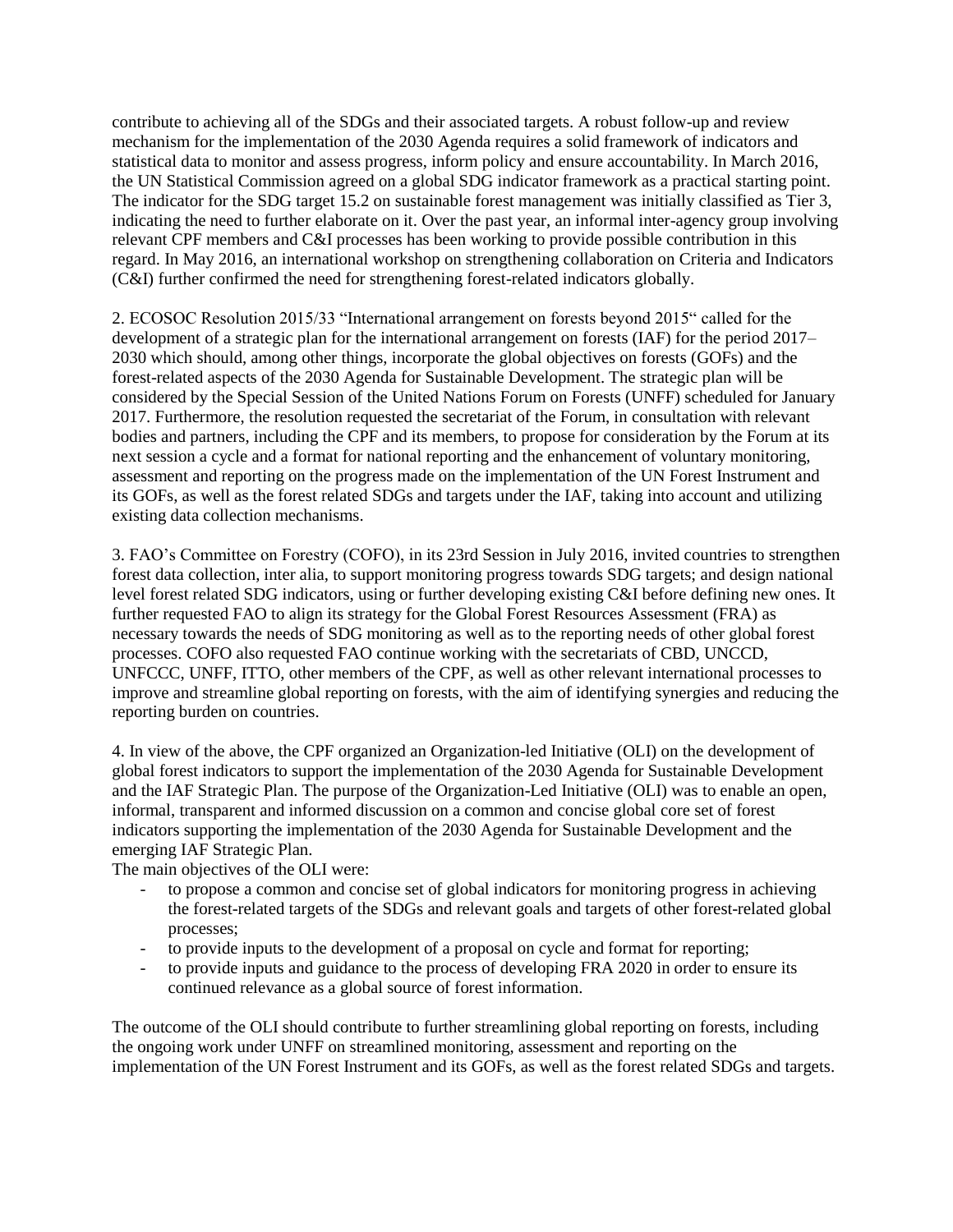5. **Co-sponsors**. The OLI was co-organized by members of the CPF, with generous financial support from the Governments of Germany and Norway.

6. **Steering Committee**. The steering committee for the preparation and organization of the OLI comprised the Food and Agriculture Organization of the United Nations (FAO), the International Tropical Timber Organization (ITTO) and the secretariats of the United Nations Convention to Combat Desertification (UNCCD) and the United Nations Forum on Forests (UNFF).

7. **Participants**. The OLI brought together 89 participants from 48 countries and from 17 international, regional and non-governmental organizations (annex 2).

8. **Format**. The OLI included plenary and parallel (working group) sessions. The working groups were facilitated by representatives from the UNCCD, the United States of America and FAO, assisted by rapporteurs from Canada, UNECE, UNFF Secretariat and United States of America. The plenary session on 29/30 November was facilitated by a representative of ITTO.

9. **Opening**. The OLI was opened by the Chair of the Bureau of UNFF12, Peter Besseau. Eva Muller of FAO gave an opening statement and welcomed participants on behalf of FAO, also representing the CPF Chair. Welcoming remarks by the UNFF Secretariat were given by Afsa Kemitale on behalf of the Director.

10. **Co-chairs**: Eva Muller of FAO and Dr Chadi Mohanna, Director of Rural Development and Natural Resources, Ministry of Agriculture, Lebanon were elected as co-chairs of the OLI.

## **II. Summary of key points from the OLI discussions**

#### **A: Context and background**

11. Four scene-setting presentations were given to set the scene for the OLI discussions.

- Pietro Gennari, Chief Statistician of FAO and chair of the UN Chief Statisticians, provided insight on the SDG reporting process and how global forest indicators can best support countries report on the SDGs. (http://www.cpfweb.org/45409-0f0aa5bc1e8ec6224d722078e6e2f9fe5.pdf)
- H.E. Hans Hoogeveen, Permanent Representative of the Netherlands to FAO and Co-chair of the UNFF Ad hoc Expert Group (AHEG), informed participants about the progress achieved by the AHEG and on the implications of the IAF Strategic Plan and its goals and targets on global forest reporting. (http://www.cpfweb.org/45410-0c41647ea770af139da40354df799725e.pdf)
- Nancy Cespedes, Head of Natural Resources Department, Environment and Oceanic Affairs Division of the Ministry of Foreign Affairs of Chile and Zheng Zhong, Director, International Forestry Cooperation Center, State Forestry Administration of China, provided national perspectives on how the evolution of the global reporting and monitoring framework influences country activities, highlighted related difficulties, opportunities and reflected on possible useful support from the international community. [\(http://www.cpfweb.org/45413-](http://www.cpfweb.org/45413-018e4f0cdbba0ba917538e01161daf109.pdf) [018e4f0cdbba0ba917538e01161daf109.pdf;](http://www.cpfweb.org/45413-018e4f0cdbba0ba917538e01161daf109.pdf) http://www.cpfweb.org/45412- 0b22731838bd1b4d1814f451d96430fde.pdf)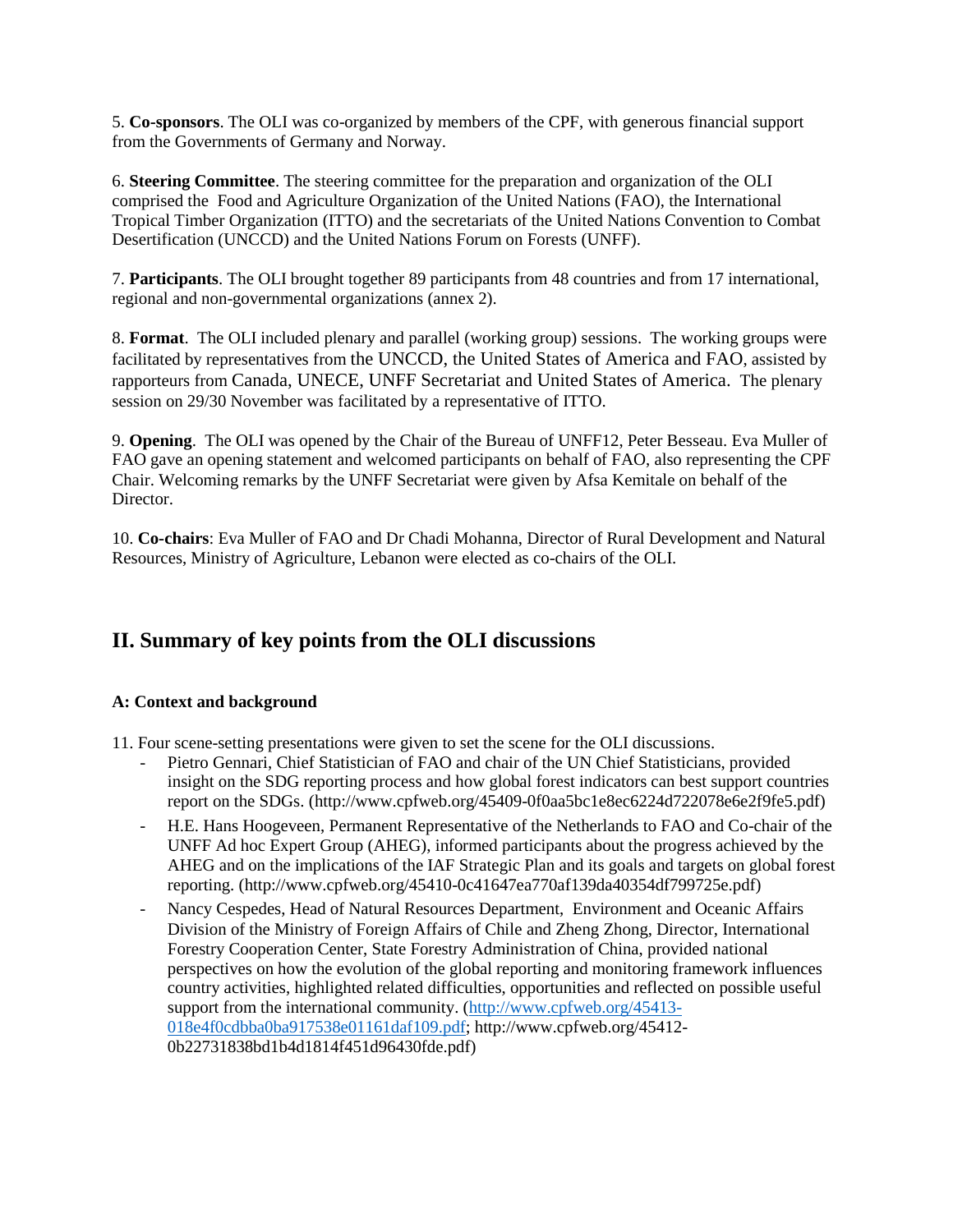12. The presentations and the ensuing discussion raised the following key points related to forest indicators:

(a) SDGs and global forest indicators: The global SDG indicator process provides a clear opportunity to demonstrate the contribution of forests to sustainable development. Several indicators address forests directly, in particular 15.1.1 (forest area), 15.2.1 (progress towards SFM) and 15.4.2 (mountain green cover index). Indicator 15.2.1, proposed by FAO and partners has recently been upgraded to a "Tier II" indicator, which opens the possibility to officially report globally and include a storyline in the next SDG report. However, FAO has been asked to submit a new proposal by mid-January, addressing issues raised on sub-components of 15.2.1 (number and combination of sub-indicators, limitations on forest certification for being considered a global SDG indicator). The OLI encouraged IAEG members to support the inclusion of 5 sub-indicators.

An overarching issue with regard to SDG indicators is the weak communication between national forest sector data suppliers and the National Statistics Offices (NSOs) who are responsible for coordinating responses on SDGs at the national level. It is critical for data suppliers on forest indicators to establish closer links with the NSOs.

Global SDG indicators are meant to serve as comparable metrics that all countries should report on, but they certainly can be complemented by additional thematic indicators to provide a more comprehensive assessment, keeping in mind the reporting burden on countries and the need for adequate processes of consultation.

(b) IAF and global forest indicators: The emerging UN Strategic Plan for Forests 2017-2030 will further specify global Goals, aiming at a limited (maximum 5) number of targets under each Goal. The AHEG2 Co-Chairs' proposed Goals (October 2016) include the four Global Objectives on Forests of the UN Forest Instrument with slight amendments, as well as two possible additional goals addressing crosscutting governance aspects and coordination aspects. It is proposed to consider the indicators in the context of on-going work on Global Forest Goals and targets. Depending on the nature of the Global Forest Goals of the IAF Strategic Plan the core set of indicators initially proposed by OLI should be adjusted so as to support the monitoring and assessment of the Global Forest Goals. As anticipated by the AHEG Co-chairs' proposal on the IAF Strategic Plan, countries could subsequently determine their voluntary contributions to the Global Forest Goals and targets.

Monitoring, assessment and reporting will be an integral part of the IAF Strategic Plan and includes contribution to the reporting and progress review process of the forest related SDGs. Indicators will thus be expected to provide information on baselines and measurement of progress.

(c) Global goals and targets build on country priorities and realities. One reality is that many countries face capacity constraints in implementing intended country actions, and are overloaded with reporting burdens. Streamlining of monitoring, assessment and reporting on global goals and targets of different global bodies is thus essential. A possible global core set of forest-related indicators could contribute to monitoring, assessment and reporting on forest related goals and targets of different global bodies. Such a global core set should be short, concise and simple and equally relevant at national and global levels, allowing measurement of progress in a coordinated way, respecting the mandates of the various organizations and processes.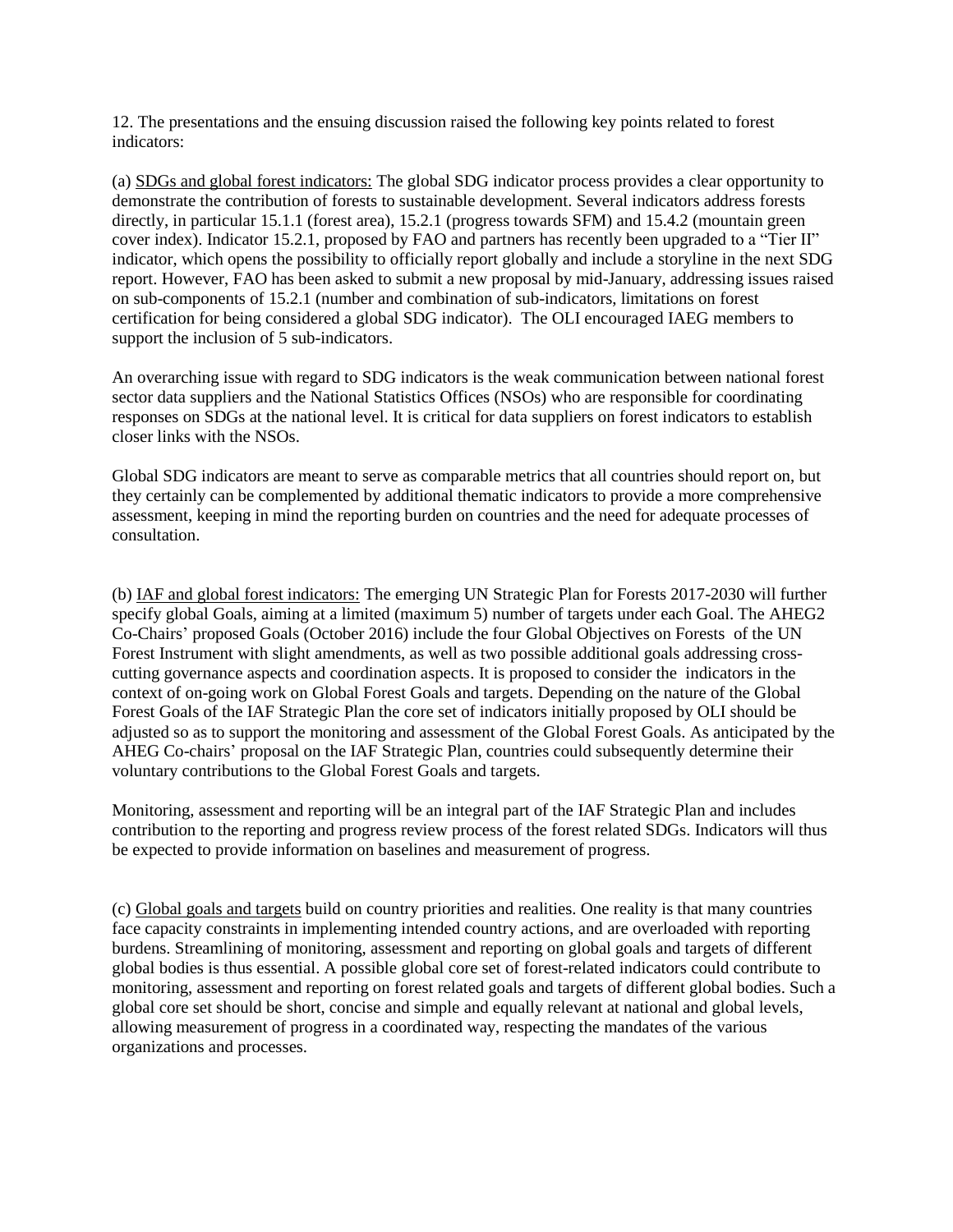#### **B: Global indicators to measure progress on the implementation of the 2030 Agenda and the IAF Strategic Plan**

13. Four thought starter presentations addressed the rationale for a possible global core set forest-related indicators, a research perspective on elements of global forest monitoring, linkages to SDG indicator 15.3.1 (proportion of degraded land), as well as Monitoring Assessment and Reporting under UNFF. This was followed by a presentation of the proposed global core set of forest-related indicators. (http://www.cpfweb.org/92629/en/)

14. The subsequent discussion in working groups on the interlinked issues of possible components of a common set of global forest indicators and possible ways of developing such a common set resulted in the following main points:

(a) Possible components of a global core set of forest-related indicators covering indicators for SFM, indicators for progress towards the forest related SDGs, targets and other internationally agreed goals on forests, and other indicators relevant for the IAF Strategic Plan. Participants:

- welcomed the proposal to develop a global core set of forest-related indicators;
- suggested that the proposed global core set be limited to some 10-15 indicators that are relevant at global and national levels, considering capacities of countries to report and the need to clarify the main messages;
- suggested that such a set should address information needs of the global processes including the SDGs and IAF in a balanced way across the different sustainability dimensions, and include governance aspects;
- noted that any proposed global core set of forest-related indicators will have the SDG-related forest indicators, in particular 15.2.1, as a core element;
- requested that coverage of local community and socio-economic indicators be enhanced and strengthened (e.g. investment, financial resources, value of production, formal and informal employment, contribution of forest to poverty and hunger eradication);
- discussed the issue of including a certification related indicator in the global core set;
- provided specific feedback on individual indicators, including possible improvements, proposals for mergers, re-consideration;
- for some indicators ratios and percentages are appropriate, while for some others absolute values could be used. This concern should be addressed in the next phases of the process when finalizing the global core set of forest-related indicators.

(b) Possible ways of developing a global core set relevant at global and national levels. Participants of the OLI:

- noted that some indicators are readily available now, while others, in particular socio-economic indicators, are strategically important but still need to be developed and more time would be needed to further improve concepts and data collection mechanisms. It is thus proposed to classify indicators in a "traffic light" (green/yellow/red) system, to indicate their readiness and feasibility of use, and to allow inclusion of "ambitious" indicators requiring further work, which would be classified as "yellow", while indicators not recommended for further consideration would be marked as red.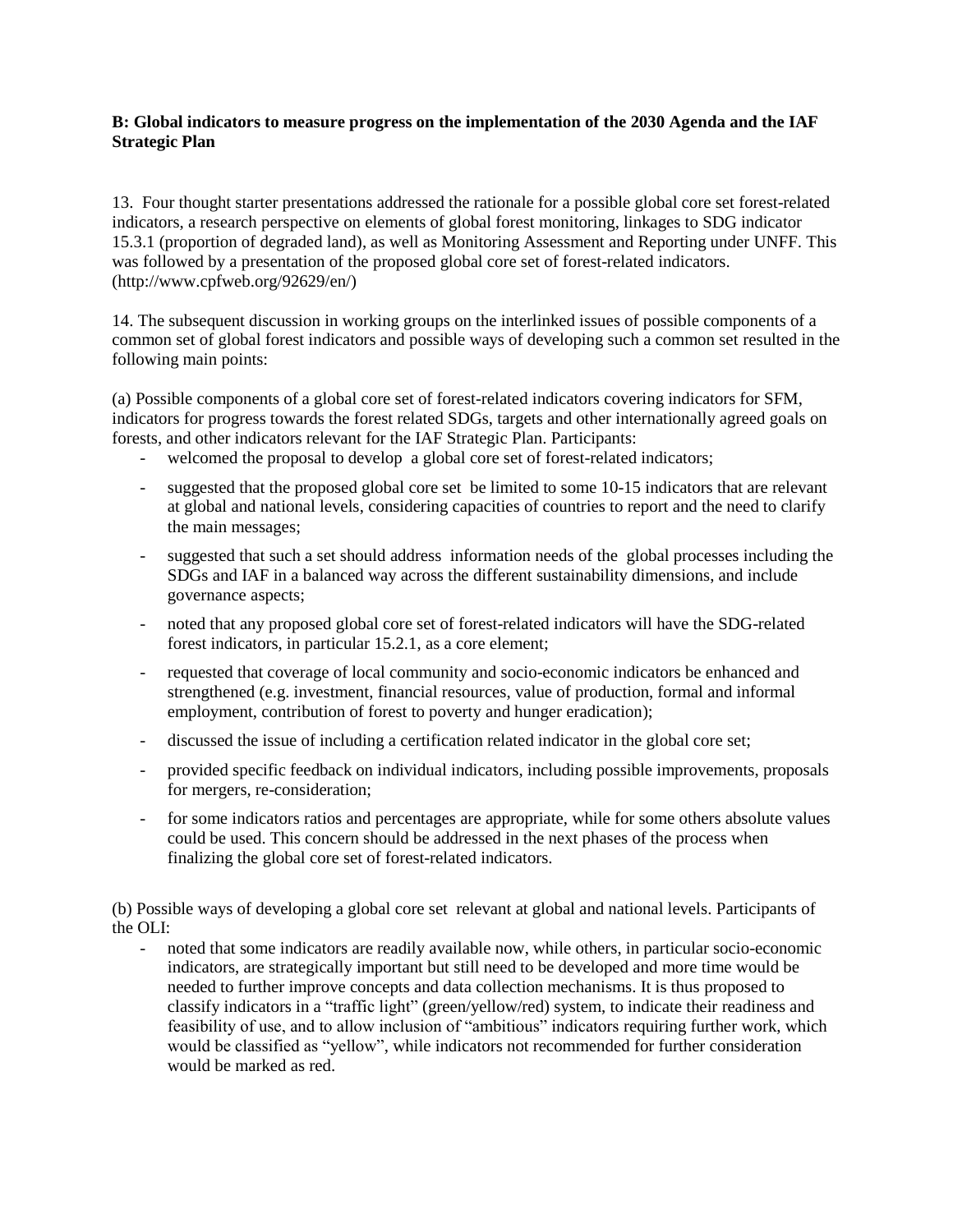- noted the tight timelines for providing input to the further development of SDG 15.2.1 (by mid-January) and providing input to developing goals and targets of the IAF Strategic Plan by mid-December;
- noted that the proposed set of indicators might be amended, taking into account the goals and targets under the Strategic Plan adopted by the special session of UNFF in January 2017;
- proposed that an online consultation be set up for countries and key stakeholders to reflect on the proposed of global core set;
- proposed that a task force be established to further develop and revise the proposed global core set of forest-related indicators, considering comments received;
- proposed that the revised global core set be finalized at an expert consultation including both users and suppliers of information.

#### **C: Data collection and availability**

15. Six short thought starter presentations were given, covering the role of Forest Resources Assessment (FRA); the role, opportunities and challenges of remote sensing; the role of C&I and other regional processes; reflecting socio-economic and governance issues in forest indicators as well as capacity building aspects and the role of science. (A special presentation was made at a side event on the Mountain Green Cover Index, explaining the concept and methodology for this SDG indicator.) [\(http://www.cpfweb.org/92629/en/](http://www.cpfweb.org/92629/en/) )

16. The subsequent working group discussion on data collection and availability resulted in the following main points:

(a) The role of FRA, C&I processes and remote sensing data Participants of the OLI

- noted that the FRA plays a central role in collecting data, being broadly inclusive, with engagement of science, and a training and capacity building component.
- proposed to continue and expand the Collaborative Forest Resources Questionnaire (CFRQ), taking into account lessons learned in its use for FRA 2015.
- proposed to build on the collaboration established between FAO and the C&I processes in the context of CFRQ and involve new partners as required.
- suggested that the upcoming expert consultation on FRA in mid 2017 could be used to expand the number of partners involved and further develop the CFRQ to cover a global core set of forestrelated indicators to the extent possible.
- noted that remote sensing (RS) can be useful to assess and monitor a limited subset of proposed indicators and can therefore become an integral component of forest data collection. Experience, capacities, technical issues and data uncertainties still vary considerably across the globe. Further work and especially capacity development is needed to make RS an integral component of measuring and reporting progress on the implementation of the 2030 Agenda and the IAF Strategic Plan. However, it is foreseen to increase the use of RS in the next FRA.

(b) Socio-economic and governance data, capacity building aspects and the role of science Participants of the OLI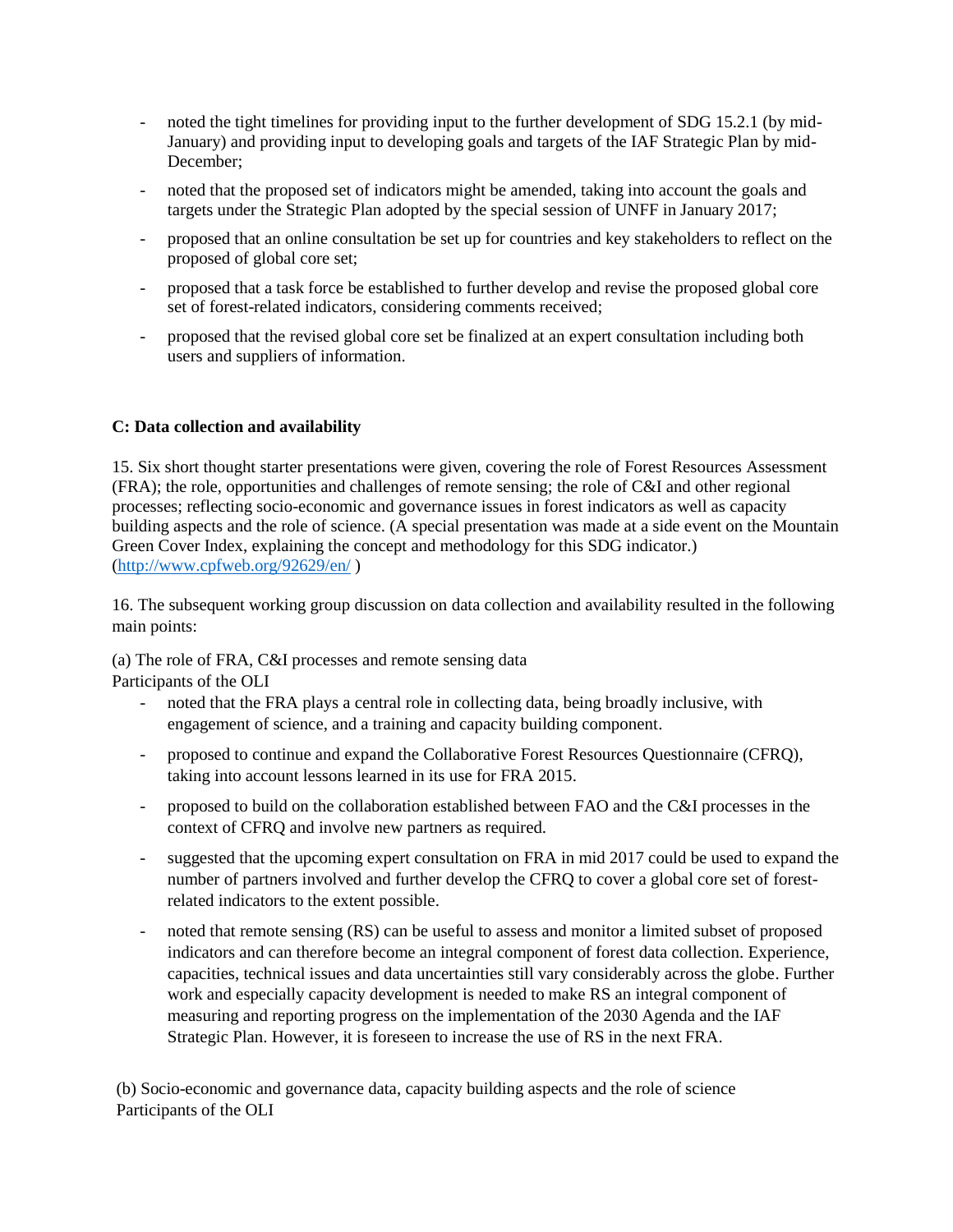- a) re-iterated the need to better cover the socio-economic contributions of forests in a global core set of forest-related indicators and indicated areas for which more and better data are needed (jobs and employment, including informal jobs);
- b) provided specific feedback and suggestions to individual indicator proposals;
- c) proposed some indicators for consideration (forest contribution to hunger and poverty eradication, forest industry contribution, payments for ecosystem services);
- d) noted that many countries need support to further strengthen capacity and data collection mechanisms;
- e) suggested that a specific workshop on socio-economic and governance indicators be organized in the context of preparation of FRA 2020.

#### **D: Streamlining monitoring, assessment and reporting**

17. Participants discussed issues and options for aligning reporting cycles, and formats and for other means of creating enabling environments for consistent reporting; and advise CPF on key elements of its supporting role. The following key points emerged from the discussion. Participants of the OLI:

- noted that multiple timelines are to be considered for reporting, including
	- o annual reporting for the 2030 Agenda, quadrennial Sustainable Development Reports
	- o IAF progress report,
	- o UNFCCC reporting under the transparency framework for Paris Agreement
	- o CBD COPs, Global Biodiversity Outlook
	- o UNCCD strategy and vision for 2018-2030
	- o FRA 2020
- noted the need to further develop elements of a streamlined monitoring system that makes it possible to use the same data for different reporting purposes (core set of indicators with clear specifications and definitions, consortium of partners with clear distribution of labour, modalities that allow transparency to all suppliers and users of information) and suggested that a small group/task force be established to set up detailed plan to work on this matter;
- suggested that an interagency group of active partners is established under the auspices of CPF to lead the work, using the experience of FAO/FRA, UNFF, regional C&I processes and their networks and work closely with partners specialized in specific indicators.

18. The following time lines were discussed for developing and finalizing the global core set of forestrelated indicators and subsequent data collection,

- Dec 2016/June 2017: consultation and sharing the OLI report with UNFF Working Group, SDG/IAEG, Rio Conventions;
- Mid 2017: agreement on definitions, who does what, data review and sharing, timing,
- 2017-2019 Data collection, review and revision. Data verification for FRA complete by end 2019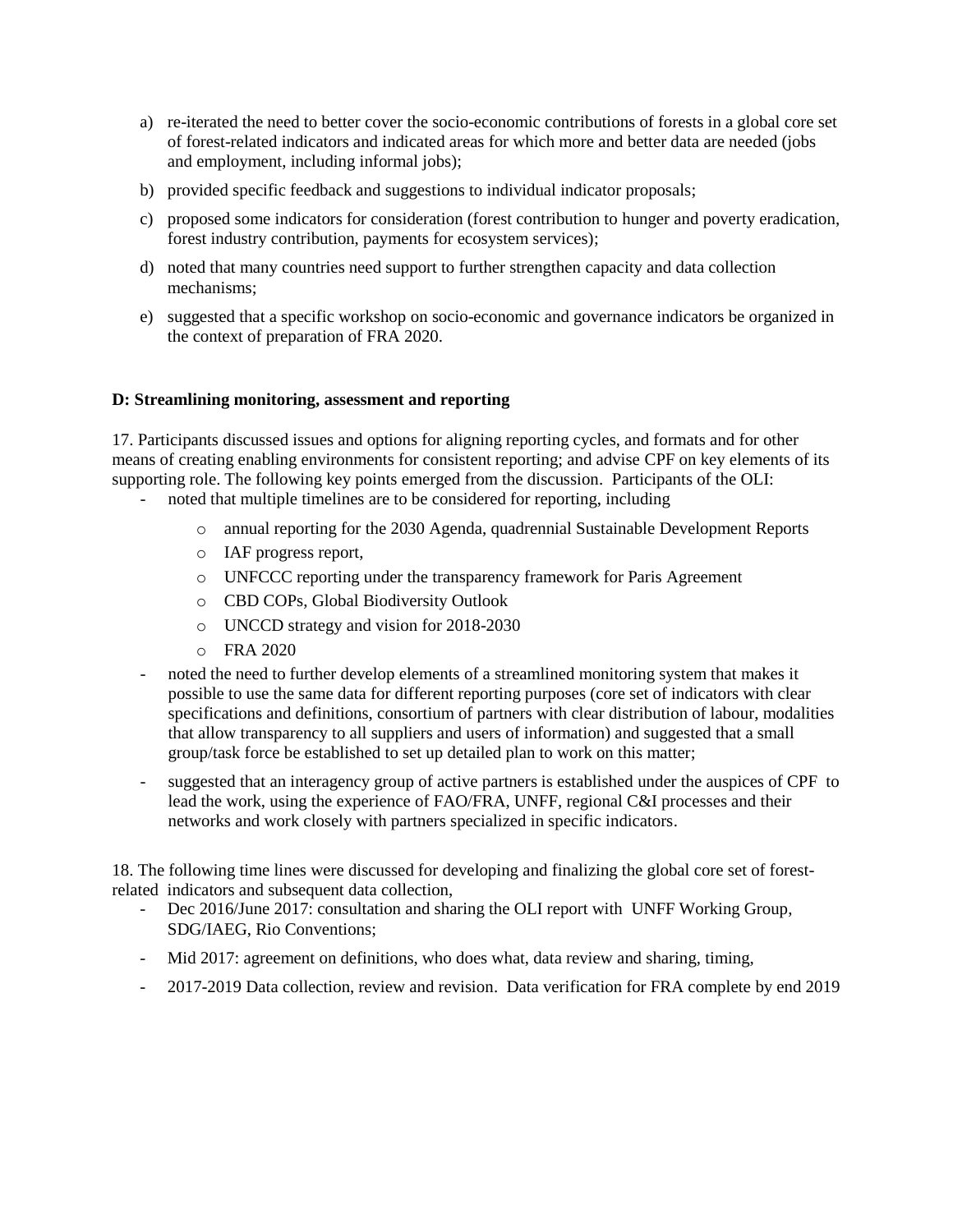## **Key outcomes and follow-up**

#### **1. The proposed global core set of forest-related indicators to measure progress on the implementation of the 2030 Agenda and the IAF Strategic Plan**

- a) A global core set of forest-related indicators, covering indicators for SFM, indicators for progress towards the forest related SDGs, targets and other internationally agreed goals on forests, including these contained in the IAF Strategic Plan could be instrumental in streamlining reporting on forests and decreasing the reporting burden on countries. Such a global core set should cover information needs in a balanced way across the different sustainability dimensions, and include governance aspects addressing major forest-related issues.
- b) The global core set should include the components of the main SDG-related forest indicators, in particular 15.2.1, as a central element, as well as address the requirements of the IAF Strategic Plan, while addressing other major forest-related issues.
- c) Likewise, the global core set should be aligned with the goals and targets of the IAF Strategic Plan.
- d) Experts present at the OLI suggested that the global core set be limited to some 10-15 indicators that are relevant at global and national levels, considering the needs of global forest related processes and the capacities of countries to report and recognizing that other indicators at the local and sub-national levels could be used to strengthen reporting.
- e) Coverage of socio-economic indicators should be strengthened and capacity building needs considered.
- f) The indicators should be as simple as possible, and users should be aware of the possibility that ratios could be misleading.
- g) The participants reviewed in detail all the proposed indicators, and suggested changes. The OLI used a "traffic light" system and classified the proposed indicators as "green" (ready for implementation/ only minor issues to address), "yellow" (topic important, work needed) or "red" (not supported or no further development at this time). The list, revised in accordance with comments made during the OLI, is attached as annex 1. Of the original 21 indicators proposed, nine were classified "green", eleven "yellow" and one "red"., As background for future work, the table includes a brief summary of the issues raised by the OLI in plenary and working groups.

#### **2. Data collection and availability**

- a) The FRA process plays a central role in collecting data to measure progress on the implementation of the 2030 Agenda and the IAF Strategic Plan, and has been formally mandated by COFO<sup>1</sup> to address these issues, along with partners. FRA is invited to address, with partners, data collection for the global core set of forest-related indicators and address definition and methodological issues to help operationalize them, and continue and expand the Collaborative Forest Resources Questionnaire (CFRQ) as well as its collaboration with C&I processes and other key partners, who may be users or suppliers of the data required.
- b) Participants noted that remote sensing (RS) can be useful to assess and monitor a limited subset of proposed indicators and can therefore become an important component of forest data

 $\overline{\phantom{a}}$ 

 $1$  COFO/2016/REP paragraph 17. a), f)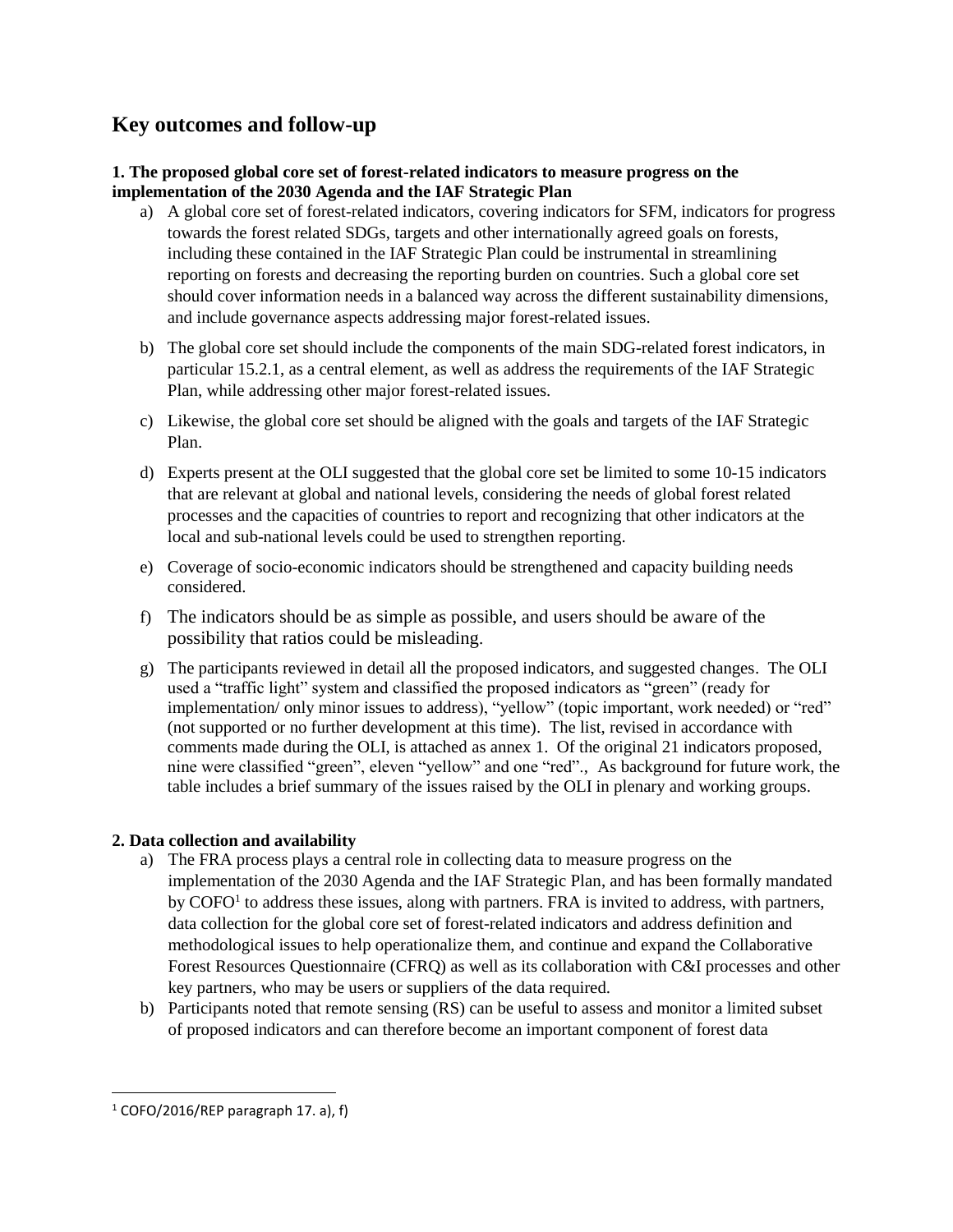collection. Further work is needed to make RS an integral component of measuring and reporting progress on the implementation of the 2030 Agenda and the IAF Strategic Plan.

c) It is essential to enhance the availability of socio-economic data on the contributions of forests to the Sustainable Development Goals and the Goals and targets of the IAF Strategic Plan. This will require reinforced efforts to establish methodologies and enhance data availability and quality. The need for capacity building should also be considered.

#### **3. Streamlining monitoring, assessment and reporting**

- a) Arrangements should be put in place to ensure that data are only collected once, and then shared between user agencies, and that common definitions, and/or harmonization methods, based, to the extent possible, on previous practice, should be agreed and applied, to reduce the reporting burden on countries and facilitate analysis.
- b) A small interagency group of active partners (data users and suppliers), working under the auspices of the CPF, should coordinate the process, basing the work on the proposed core set of forest related indicators agreed by the OLI, and taking account of the needs (coverage and timing) of data users, notably Agenda 2030 and the IAF, as well as other processes and instruments, and opinions expressed by stakeholders in an online consultation process. The CPF could consider implementing this work in the form of a Joint Initiative.
- c) It is important to ensure that there is widespread consultation on the indicator list, which should be completed in summer 2017, so that data can be made available before 2020.
- d) Given the generally long intervals between forest inventories, arrangements should be made (following recent FRA practice) to provide interpolated data when necessary for agencies with an annual or biennial cycle.
- e) Given the relation between indicators and targets, the proposed set of forest related indicators should be adjusted to include indicators related to the global forest goals and targets of the IAF Strategic Plan. It should support the process of setting goals and targets, notably by advising the IAF process on data availability and ensuring that the data collection partnership is in a position to supply the information needed to monitor progress towards the targets (definitions, baselines and objective measurement of progress).
- f) Many countries already find the reporting burden, for forests and other sectors, heavy: despite efforts to streamline reporting, there is an issue of insufficient capacity, which must be addressed by the international community.

#### **4. Next steps**

- a) FAO, in consultation with CPF members and participants of the informal interagency working group should revise the proposal for SDG indicator 15.2.1, addressing concerns expressed by the IAEG, taking account of the tight deadlines of the IAEG. The consultations on indicator 15.2.1 should continue in parallel to the development of the proposed global core set of forest-related indicators and a discussion on the indicator should take place at the FRA expert consultation to take place in mid-2017. The OLI noted that the sub-indicators proposed for 15.2.1 did not cover all dimensions of sustainable forest management but represented an acceptable simplification for the needs of the SDG indicator process.
- b) As the process to monitor Agenda 2030 is led by national statistical offices who must validate methods and national reporting, it is desirable that forest sector information suppliers, notably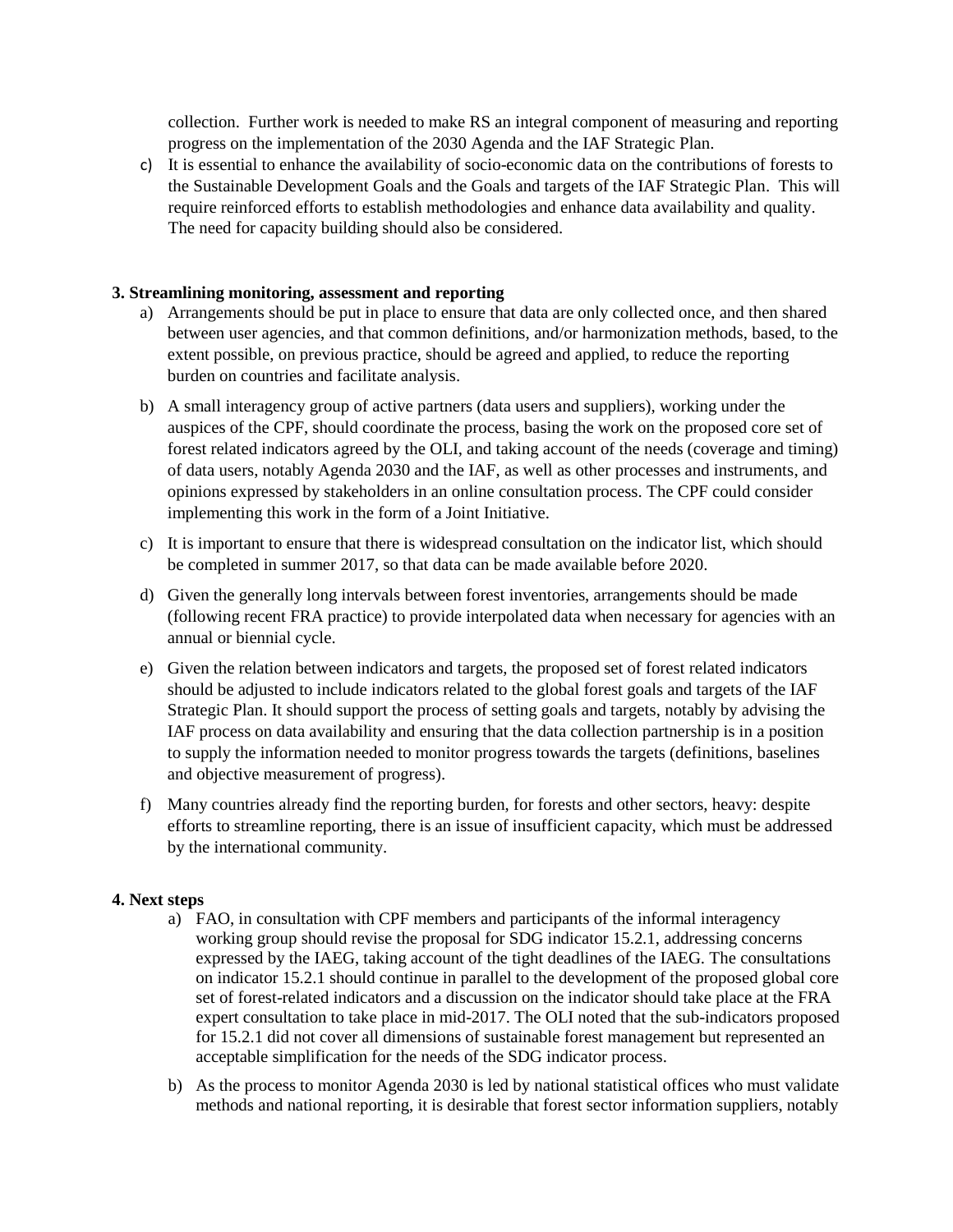national forest inventories, work closely with their national statistical offices to coordinate positions and improve mutual understanding.

- c) The following steps were agreed by the OLI:
	- a. The CPF will establish a task force, preferably within the framework of a Joint Initiative, to develop a revised core set of indicators, with particular emphasis on those labeled "yellow" by the OLI, taking into account the goals and targets of the Strategic Plan. The task force will prepare improved proposals for the expert consultation described below.
	- b. An online consultation of partners, countries and stakeholders will be organized in the first half of 2017.
	- c. The IAEG on the SDGs will review the SFM indicators, including a revised version for 15.2.1, in 2017.
	- d. The outcome of the OLI will be brought to the attention of UNFF Working Group in January 2017 and will be submitted to the UN Secretary General for inclusion in the UNFF12 documentation.
	- e. The UNFF expert consultation on reporting requirements will take place in February 2017, and will have the report of the OLI, including the proposed global core set of forest indicators at its disposal.
	- f. The CPF task force will integrate the outcomes of the IAEG and the special session of UNFF into the revised set for the expert consultation.
	- g. An expert consultation, led by the FRA, but with wider participation, including both users and suppliers of policy relevant forest information , will review the core set and finalize the list of indicators in mid 2017. It will identify:
		- i. the indicators to be measured through FRA, mostly by the CFRQ;
		- ii. the process to collect information on indicators which will not be collected by FRA.
- d) Members of the CPF as well as regional C&I processes should be invited to participate actively in the consensus formation process for the proposed global core set of forest related indicators. Each partner would have to decide how the set –or components of it – can be used under the terms of its own mandate.
- e) Throughout the process, due attention should be given to the appropriate involvement of major groups and other stakeholders as observers.
- f) When the consultation process is complete the proposals should be brought to the attention of UNFF and other governing bodies to enable them to consider the potential use of the global core set in the various processes and help create an enabling environment for their use including through mandating their secretariats to engage actively in a harmonization/streamlining process.
- g) Countries may wish to ensure through internal collaboration among relevant government agencies that the global core set is recognized and that consistent messages be sent to the governing bodies regarding its use.

#### **6. Closing**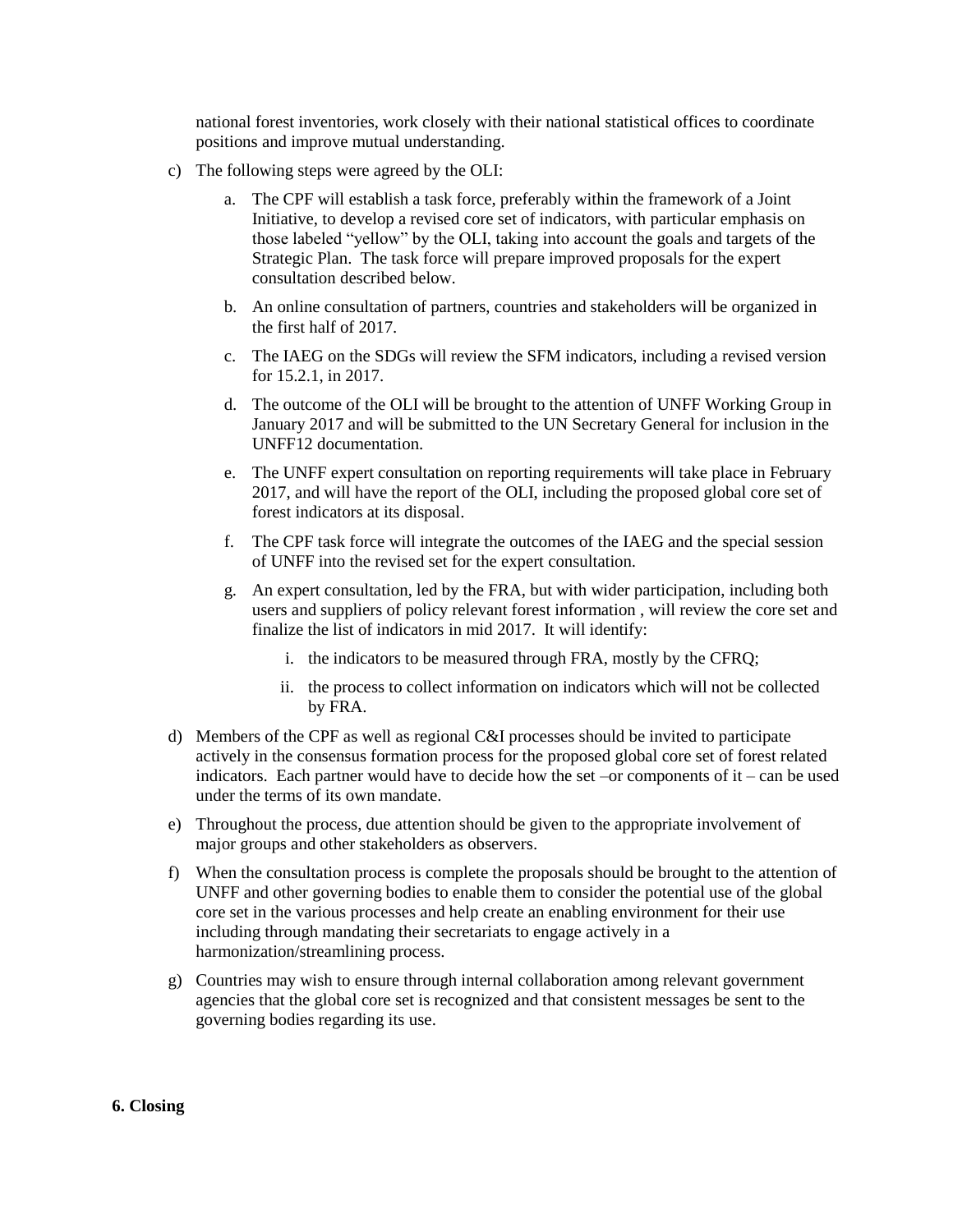Participants expressed their appreciation for holding the event and noted the good progress made and welcomed the results. They thanked in particular the Governments of Germany and Norway for their generous support.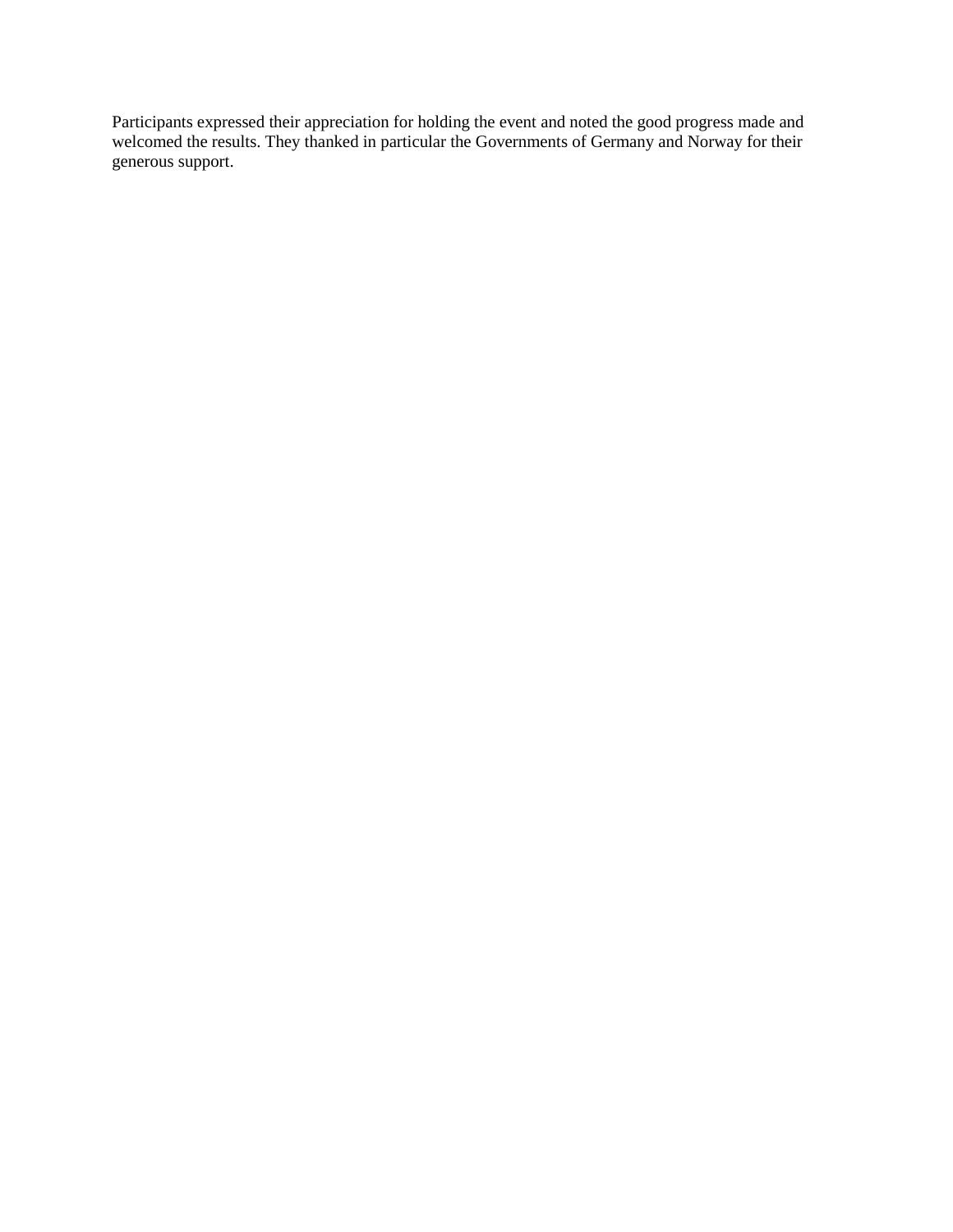## **Annex 1**

## **Proposed global core set of forest-related indicators, incorporating the comments of the OLI**

Set out below is the core set of 21 indicators, as proposed to the OLI, with the OLI's suggested classification. Agreed wording changes, as well as alternative concepts have been incorporated into the set. The main issues raised in the OLI plenary and working groups are briefly summarised.

The classification agreed by the OLI is as follows:

GREEN: Concept and data availability broadly satisfactory, although some issues may exist, and are reflected below. Definitely maintain in the list, possibly with minor modifications.

YELLOW: More work is needed on concepts, definition or methodology. May be converted to Green or Red

RED: Remove from the core set

Note: indicators in *bold italic* are those included in the proposed indicators/sub-indicators to be used for SDG 15.2.1, as put before the IAEG in November 2016. These will be modified, as requested by the IAEG. It is important that the exact same wording be used in the SDG 15.2.1 (sub)indicators and the indicators in the core set, so these may have to be modified in the light of decisions in the IAEG.

|                | <b>Indicator</b>                                                                                                                                                                        | <b>Classification</b> | <b>Issues raised at OLI</b>                                                                                                                                                                                                                                                |
|----------------|-----------------------------------------------------------------------------------------------------------------------------------------------------------------------------------------|-----------------------|----------------------------------------------------------------------------------------------------------------------------------------------------------------------------------------------------------------------------------------------------------------------------|
| $\mathbf{1}$   | Forest area net change rate (%/year)                                                                                                                                                    | <b>GREEN</b>          |                                                                                                                                                                                                                                                                            |
| $\overline{2}$ | Proportion of forest area located<br>within legally established protected<br>areas $(\% )$                                                                                              | <b>GREEN</b>          | Other protection than "legally" should<br>be considered, perhaps referring to the<br><b>IUCN</b> Protected Area categories                                                                                                                                                 |
| 3              | Forest health and vitality: % of forest<br>area disturbed                                                                                                                               | <b>YELLOW</b>         | Difficult to combine data on different<br>types of disturbance<br>Define list of types of disturbance<br><b>Exclude harvesting</b><br>Differentiate from 12 on degraded<br>forest                                                                                          |
| $\overline{4}$ | Above-ground biomass stock in forest<br>(tonnes/ha)                                                                                                                                     | <b>GREEN</b>          | Overharvesting/degradation/damage<br>will result in reduced biomass/ha, so<br>this is a powerful sustainability<br>indicator<br>In some cases higher biomass/ha may<br>be negative (increased fuel load for<br>fires)                                                      |
| 5              | Protective functions of forest<br>resources:<br>Mountain Green Cover Index (forest<br>component)<br><b>OR</b><br>Forest area designated and managed<br>for protection of soil and water | <b>YELLOW</b>         | Only indicator addressing protective<br>functions of forests (thematic element)<br>MGCI does not address protective<br>functions of forests outside mountain<br>areas<br>Multiple functions make it hard to<br>identify forests "designated and<br>managed" for protection |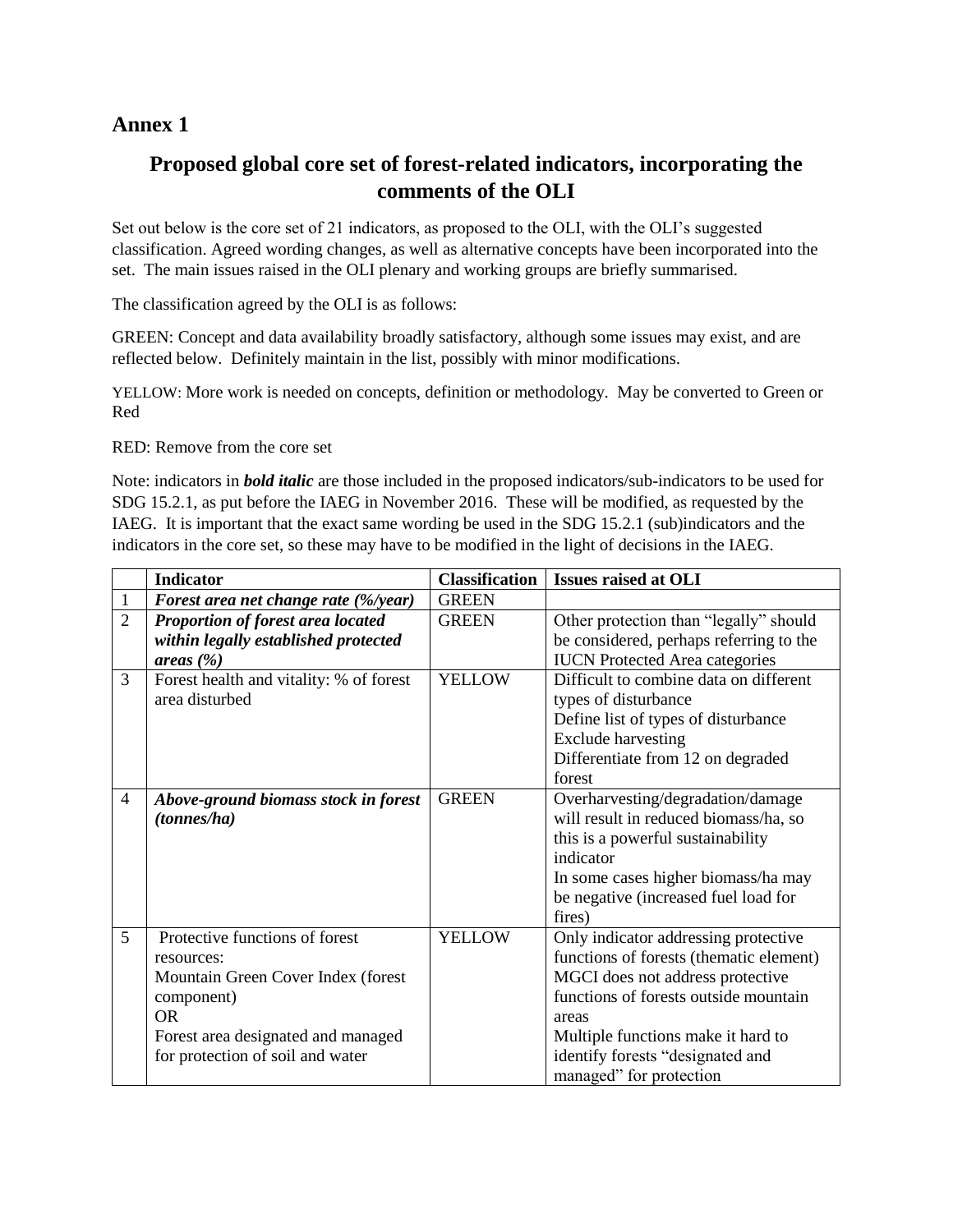| 6      | Number of forest related jobs per 1000   | <b>YELLOW</b> | Should be at least one socioeconomic      |
|--------|------------------------------------------|---------------|-------------------------------------------|
|        | ha of forest                             |               | indicator on jobs.                        |
|        |                                          |               | Significance of changes in this indicator |
|        |                                          |               | not clear (productivity v. job creation)  |
|        |                                          |               | Denominator (ha of forest) not            |
|        |                                          |               | appropriate                               |
|        |                                          |               | Explore ideas of parity, revenue,         |
|        |                                          |               | fatalities                                |
| $\tau$ | Existence of policies supporting         | <b>GREEN</b>  | Governance indicator.                     |
|        | sustainable forest management,           |               | Concepts already used in FRA 2015         |
|        | including formal protection of existing  |               | Reword for increased clarity and          |
|        | forest, or definition of a permanent     |               | concision                                 |
|        | forest estate in countries where this is |               |                                           |
|        | necessary, with the institutions and     |               |                                           |
|        | resources necessary to implement         |               |                                           |
|        | these policies                           |               |                                           |
| 8      | Existence of a recent, scientifically    | <b>GREEN</b>  | Governance indicator.                     |
|        | sound, national forest inventory         |               | Concept already used in FRA 2015          |
| 9      | Existence of a national multi-           | <b>GREEN</b>  | Governance indicator.                     |
|        | stakeholder policy platform, with        |               | Concept already used in FRA 2015          |
|        | active participation of civil society,   |               |                                           |
|        | indigenous peoples and the private       |               |                                           |
|        | sector                                   |               |                                           |
| 10     | Proportion of forest area under a        | <b>GREEN</b>  | Governance indicator.                     |
|        | long term forest management plan         |               | Concept already used in FRA 2015          |
|        | (%)                                      |               |                                           |
| 11     | Forest area under an independently       | <b>YELLOW</b> | Concept already used in FRA 2015          |
|        | verified forest management               |               | Concern in IAEG that certification not    |
|        | certification scheme (ha)                |               | an official policy instrument             |
|        |                                          |               | Not all sustainably managed forest is     |
|        |                                          |               | certified – indicator could lead to       |
|        |                                          |               | misunderstanding                          |
| 12     | Percentage change in area of degraded    | <b>YELLOW</b> | Included in GOFs                          |
|        | forest                                   |               | Problems defining and measuring forest    |
|        |                                          |               | degradation                               |
|        |                                          |               | Differentiate from 3 on disturbance       |
| 13     | Percentage change in the number of       | <b>YELLOW</b> | Included in GOFs                          |
|        | forest dependent people                  |               | Problems in defining/measuring "forest    |
|        | OR Livelihoods of forest dependent       |               | dependent" people, "livelihoods"          |
|        | people                                   |               | Significance for sustainability of the    |
|        |                                          |               | indicator?                                |
| 14     | Percentage change in official            | <b>GREEN</b>  | Included in GOFs                          |
|        | development assistance for sustainable   |               | Data available                            |
|        | forest management                        |               |                                           |
| 15     | Financial resources from all sources     | <b>YELLOW</b> | Included in GOFs                          |
|        | (except ODA) for the implementation      |               | Need to define "all sources" (include     |
|        | of sustainable forest management         |               | revenue from forest management,           |
|        | (\$/ha of forest)                        |               | private investment, public budgets etc.)  |
| 16     | Volume of wood harvested per 1000        | <b>YELLOW</b> | Addresses efficiency in use of factors of |
|        | forest workers (m3/1000 workers)         |               | production (green economy).               |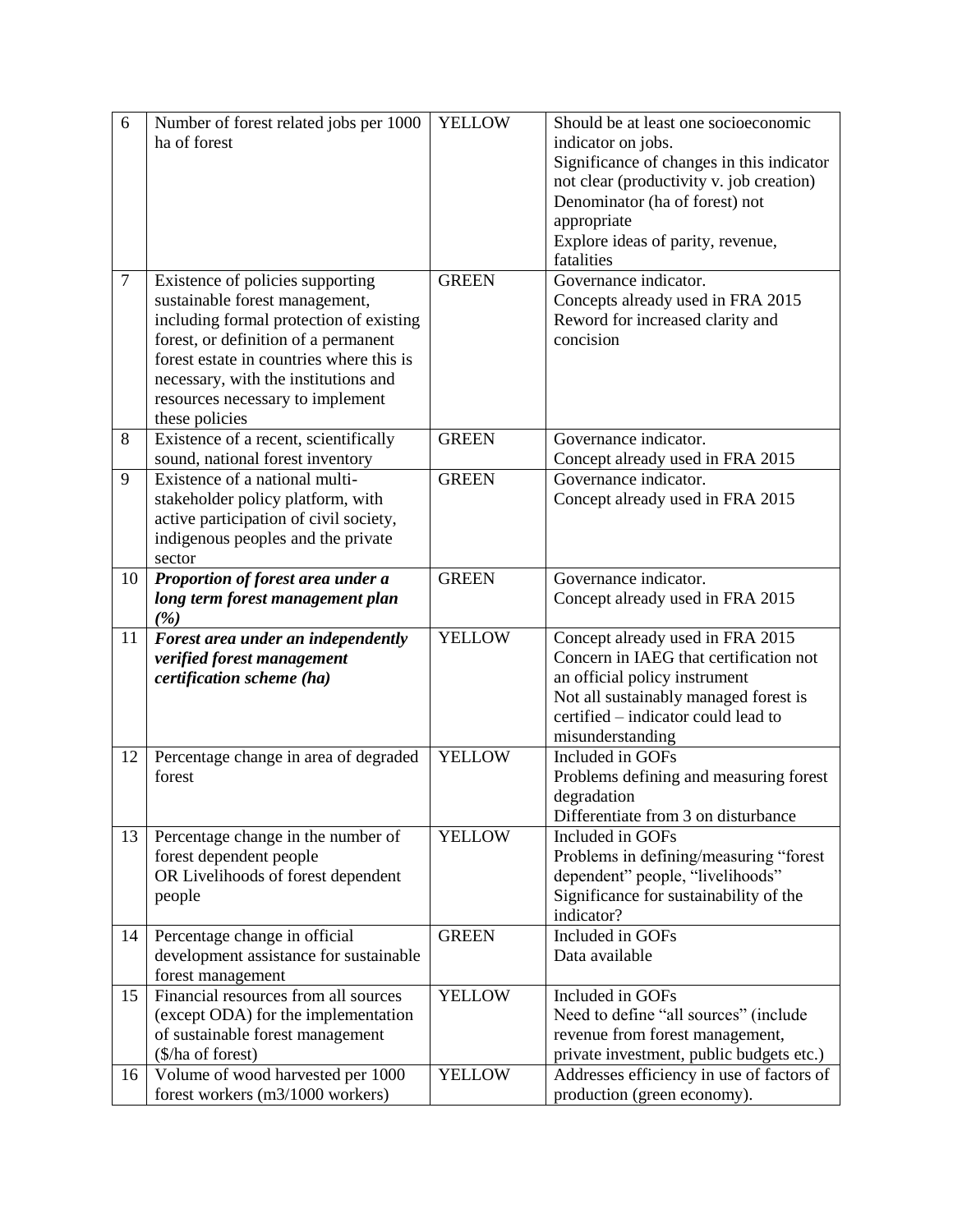|    |                                                                                                                                                                                          |               | Significance (workers more productive<br>in developed countries, because of<br>capital)?<br>Informal workers?                                  |
|----|------------------------------------------------------------------------------------------------------------------------------------------------------------------------------------------|---------------|------------------------------------------------------------------------------------------------------------------------------------------------|
| 17 | Share of wood based energy in total<br>primary energy consumption, of<br>which in modern clean systems (%)                                                                               | <b>YELLOW</b> | Significance not fully clear (traditional<br>wood energy v. clean wood-based<br>renewable energy)                                              |
| 18 | Recovery rates for paper and solid<br>wood products (volume recovered for<br>re-use as % of volume consumed)                                                                             | <b>RED</b>    | Considered outside scope of SFM, as<br>not subject to SFM policy instruments                                                                   |
| 19 | Carbon stocks and carbon stock<br>changes in forest land: net forest GHG<br>sink/source of forests, forest carbon<br>stock, carbon storage in harvested<br>wood products (Tons C)        | <b>GREEN</b>  | Too many elements in indicator. Needs<br>better focus to clarify significance                                                                  |
| 20 | Proportion of traded/consumed forest<br>products derived from illegal logging<br>or trade $(\% )$<br>OR Existence of a robust system to<br>track sustainably produced forest<br>products | <b>YELLOW</b> | Topic important, necessary to monitor<br>success of new policy instruments.<br>Measurement of illegal activity clearly<br>challenging          |
| 21 | Value of payments for ecosystem<br>services (PES) related to forests (value<br>of payments, as ratio to total forest<br>area or area of forest covered by such<br>PES)                   | <b>YELLOW</b> | Concepts not yet defined<br>Measurement problems, especially for<br>small PES schemes<br>Better to use value rather than number<br>of schemes. |